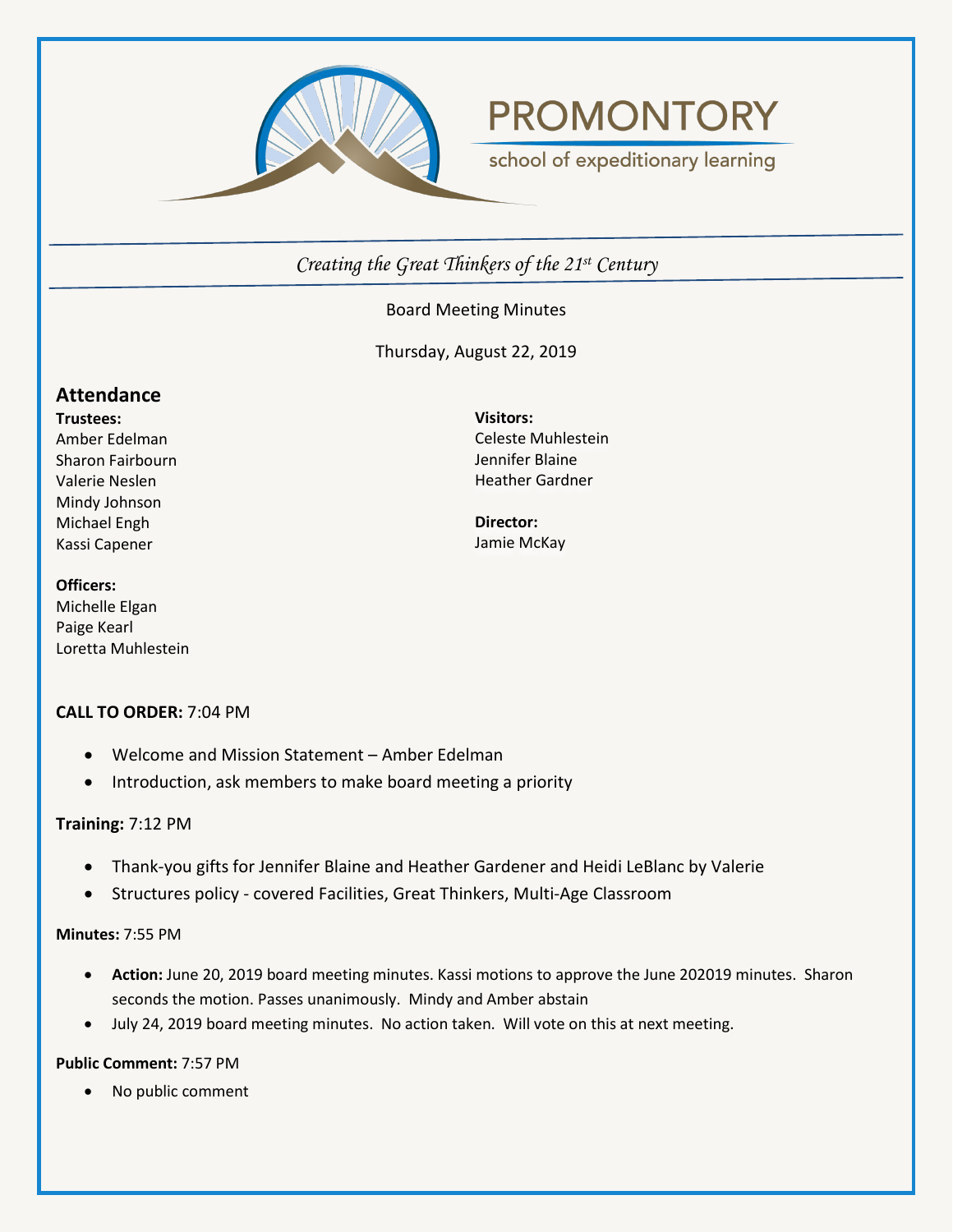

#### **Finance Reports:** 7:58 PM

• Discussed 3% operating margin that was voted on in June due to \$in digital literacy. Matt will update. Matt to bring forecast of 440 enrollment to finance meeting

**PROMONTORY** 

school of expeditionary learning

#### **Business Items:**

- Refinancing Options: 8:10 PM
	- o Michael is working on this
	- o Matt will find out what rate we can get from Bank of American Fork
	- $\circ$  Moody's want to do site visit, will give us a rate for no charge question on yearly fee \$4500?
	- o Refinancing will save us \$100,000 per year
- Policies: 8:27 PM
	- o Board to review these this month
	- $\circ$  Review 3 policies, name on afterschool activities to be changed, Kassi will change
	- o Michael to add to end of after school activities regarding no discrimination to race, gender, etc. Title IX
	- o Delete first paragraph of fieldwork policy as it's contained in the new structure policy
	- o She will resend
- Fall Retreat-Schedule and Plan: 8:37 PM
	- o Amber will find a date for retreat through email
- Board Meeting Schedule: 8:47 PM

#### **Action Items:** 8:49

- **ACTION:** POP Homecoming and Spring Fundraiser: Mindy motions to approve the POP Homecoming Spring Fundraiser as proposed. Michael seconds the motion. Passes unanimously.
	- o Dorothy to take aerial photos of west side and progress
	- o Paige will talk to husband about concrete
	- o Michelle Flynn's husband can probably get lumber and trusses donated for west side gazebo & deck
- Fall Retreat to be determined by Amber through email.
- **ACTION:** Early Literacy Plan. Kassi motions to approve the Early Literacy Plan. Michael seconds the motion. Passes unanimously.
	- o Went through data and gained great understanding.
	- $\circ$  Discussed possibly communicating with parents so they understand the why behind the "required" screen time.
	- o Discussed hired and hiring intervention specialists
	- o Consider voting again next year?